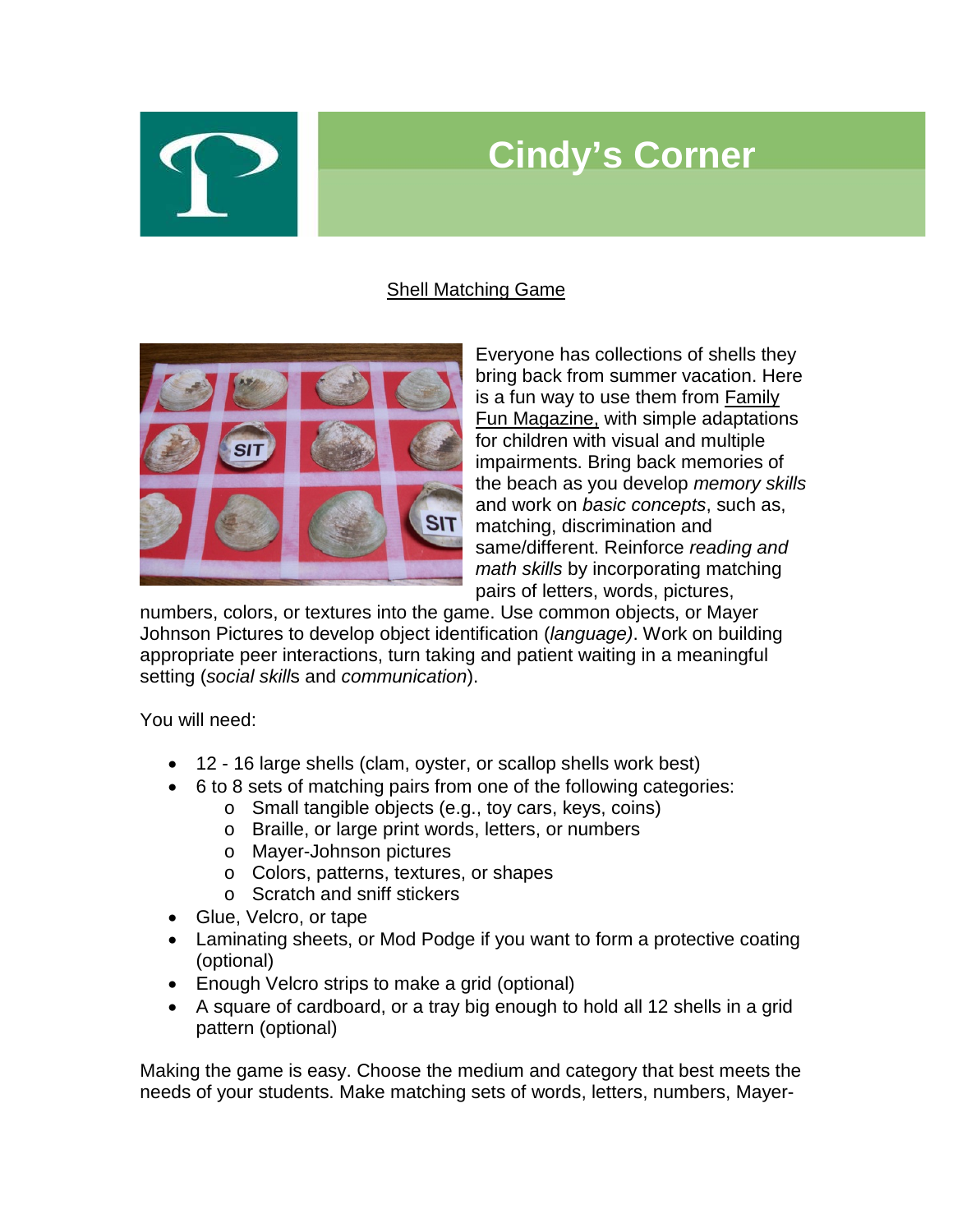Johnson pictures, common objects, textures, colors or patterns. Fasten the sets of matching pairs to the inside of the shells, using Velcro, tape, or glue. Use the Velcro strips to make a simple grid pattern on a tray, on the desk, or on a sturdy piece of cardboard. The Velcro will help to keep the shells from slipping around and will serve to provide each shell with a designated place (this is optional, you can always just set the shells up in rows and columns).



Let your students assist you in the games construction. It can be a fun way to work on scanning, matching and following directions. It is also a good opportunity to work on functional hand skills. Let students match pairs for you to fasten onto the shells, or peel off Velcro circles and press them onto the shells. For students working to follow simple, repetitive directions, encourage them to reach out and pick up the cards one at a time (picking cards up off the desk is also a good way to work on thumb and finger use and developing a pincer grasp).

Playing the game is simple. Place the shells facedown in the squares formed by the grid. Players take turns turning over any two shells (let them pick them up to explore them). If they match, the player gets to keep them. If they don't match, they are returned to the board face down for the next player. Assist with returning shells back to their original place on the board and re-orientating them if needed. The player that has the most shells at the end of the game is the



winner (*counting skills*, *more/less/most*). Work on emerging number concepts as you play the game. Reinforce number concepts to two and simple addition (one shell plus one more shell equals two shells). If the game is a hit, keep it current; adapt it to reflect new skills and concepts.

Use switches and personal communication devices to encourage interaction and participation. For example, program a switch to say, "my turn" or "your turn now." If your student benefits from a visual or tactile cue to use patient waiting, use a Mayer-Johnson picture, or a tangible symbol as a reminder. Try working in pairs. Pair a nonverbal student up with a verbal student, or a sighted student with a non-sighted student. A student working on simple grasp and release can be in